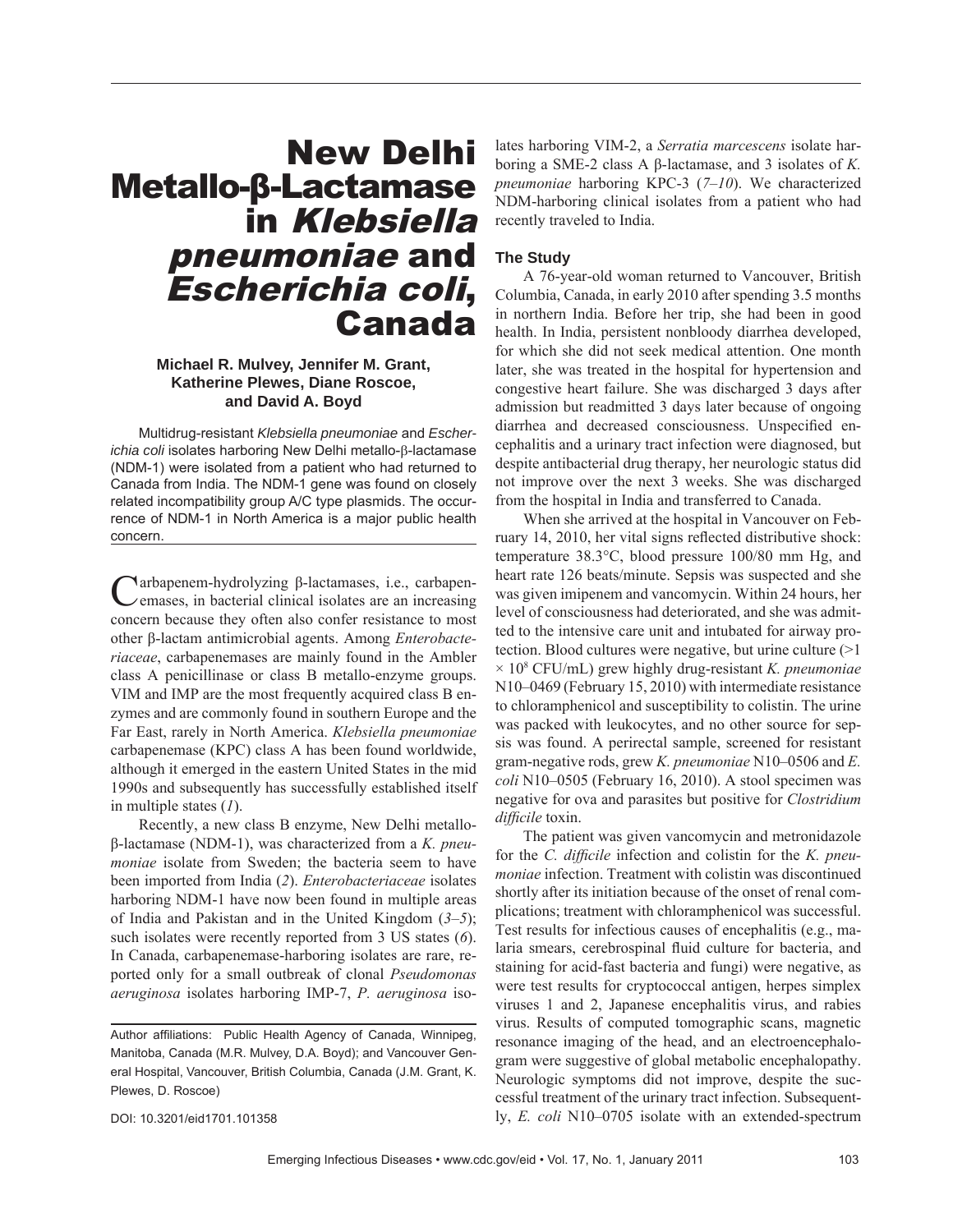## **DISPATCHES**

β-lactamase phenotype was obtained from urine on March 9, 2010, for which the patient was treated with imipenem.

Ventilator and vasopressor support were eventually removed, and the patient was transferred to the general medicine ward. Several days later, her condition worsened and she died; the final diagnosis was toxic metabolic leukoencephalopathy, probably related to sepsis. The patient's family refused to allow an autopsy.

Macrorestriction analysis of the 4 isolates showed that *K. pneumoniae* N10–0469 and N10–0506 were closely related, although *E. coli* N10–0505 and N10–0705 were not (Figure 1). All 4 isolates contained multiple plasmids (data not shown). β-lactamase PCR and sequencing were conducted (primers listed in Table 1). *K. pneumoniae* N10–0469 and N10–0506 harbored the genes for SHV-1, CTX-M-15, OXA-1, CMY-6, and NDM-1; *E. coli* N10– 0505 harbored TEM-1, CTX-M-15, CMY-6, and NDM-1; and *E. coli* N10–0705 harbored TEM-1, CTX-M-15, OXA-1, and CMY-42. The first characterized isolate from Sweden that harbored  $bla_{NDM-1}$  also harbored CMY-4, a Trp221Arg variant of the widespread CMY-2 β-lactamase (*3*). CMY-6 is a Trp221Leu variant of CMY-2 (GenBank accession no. AJ011293). CMY-42 is a Val231Ser variant of CMY-2.

Antimicrobial drug susceptibility testing by Sensititer panels ESB1F and CMV1AGNF (Trek Diagnostic Systems, Cleveland, OH, USA) found that all 4 isolates were multidrug resistant and that 3 of the 4 isolates, not *E. coli* N10–0705, were nonsusceptible to carbapenems (Table 2). Nonsusceptibility to carbapenems was also shown by Etest (bioMérieux, St. Laurent, Quebec, Canada) and disk diffusion (Table 2). *K. pneumoniae* N10–0469 and *E. coli*



Figure 1. Macrorestriction analysis (Xbal) by pulsed-field gel electrophoresis of *Klebsiella pneumoniae* N100469 (lane 1), *K. pneumoniae* N10–0506 (lane 2), *Escherichia coli* N10–0505 (lane 3), *E. coli* N10–0705 (lane 4), *Salmonella enterica* serovar Branderup molecular mass marker (*Xba*I) (lanes SB).

| Table 1. Primers used in study of New Delhi metallo-ß-lactamase in Klebsiella pneumoniae and Escherichia coli, Canada, 2010 |                                 |                  |  |  |
|-----------------------------------------------------------------------------------------------------------------------------|---------------------------------|------------------|--|--|
| Name                                                                                                                        | Sequence, $5' \rightarrow 3''$  | Product size, bp |  |  |
| SHV-UP                                                                                                                      | <b>CGCCGGGTTATTCTTATTTGTCGC</b> | 1,016            |  |  |
| SHV-LO                                                                                                                      | TCTTTCCGATGCCGCCGCCAGTCA        |                  |  |  |
| <b>TEM-G</b>                                                                                                                | TTGCTCACCCAGAAACGCTGGTG         | 708              |  |  |
| TEM-H                                                                                                                       | TACGATACGGGAGGGCTTACC           |                  |  |  |
| CTX-U1                                                                                                                      | ATGTGCAGYACCAGTAARGTKATGGC      | 593              |  |  |
| CTX-U2                                                                                                                      | TGGGTRAARTARGTSACCAGAAYCAGCGG   |                  |  |  |
| OXA1-F                                                                                                                      | CGCAAATGGCACCAGATTCAAC          | 464              |  |  |
| OXA1-R                                                                                                                      | TCCTGCACCAGTTTTCCCATACAG        |                  |  |  |
| CMY2-A                                                                                                                      | TGATGCAGGAGCAGGCTATTCC          | 323              |  |  |
| CMY2-B                                                                                                                      | <b>CTAACGTCATCGGGGATCTGC</b>    |                  |  |  |
| KPC1                                                                                                                        | ATGTCACTGTATCGCCGTC             | 863              |  |  |
| KPC <sub>2</sub>                                                                                                            | AATCCCTCGAGCGCGAGT              |                  |  |  |
| VIM <sub>1</sub>                                                                                                            | <b>GTTTGGTCGCATATCGCAAC</b>     | 382              |  |  |
| VIM <sub>2</sub>                                                                                                            | AATGCGCAGCACCAGGATAGAA          |                  |  |  |
| IMP <sub>1</sub>                                                                                                            | CCWGATTTAAAAATYGARAAGCTTG       | 522              |  |  |
| IMP <sub>2</sub>                                                                                                            | TGGCCAHGCTTCWAHATTTGCRTC        |                  |  |  |
| NDM-F                                                                                                                       | GGTGCATGCCCGGTGAAATC            | 660              |  |  |
| NDM-R                                                                                                                       | ATGCTGGCCTTGGGGAACG             |                  |  |  |
| NDM-A                                                                                                                       | <b>CACCTCATGTTTGAATTCGCC</b>    | 984              |  |  |
| NDM-B                                                                                                                       | <b>CTCTGTCACATCGAAATCGC</b>     |                  |  |  |

\*H is A, C, or T; K is G or T; R is A or G; S is G or C; and W is A or T.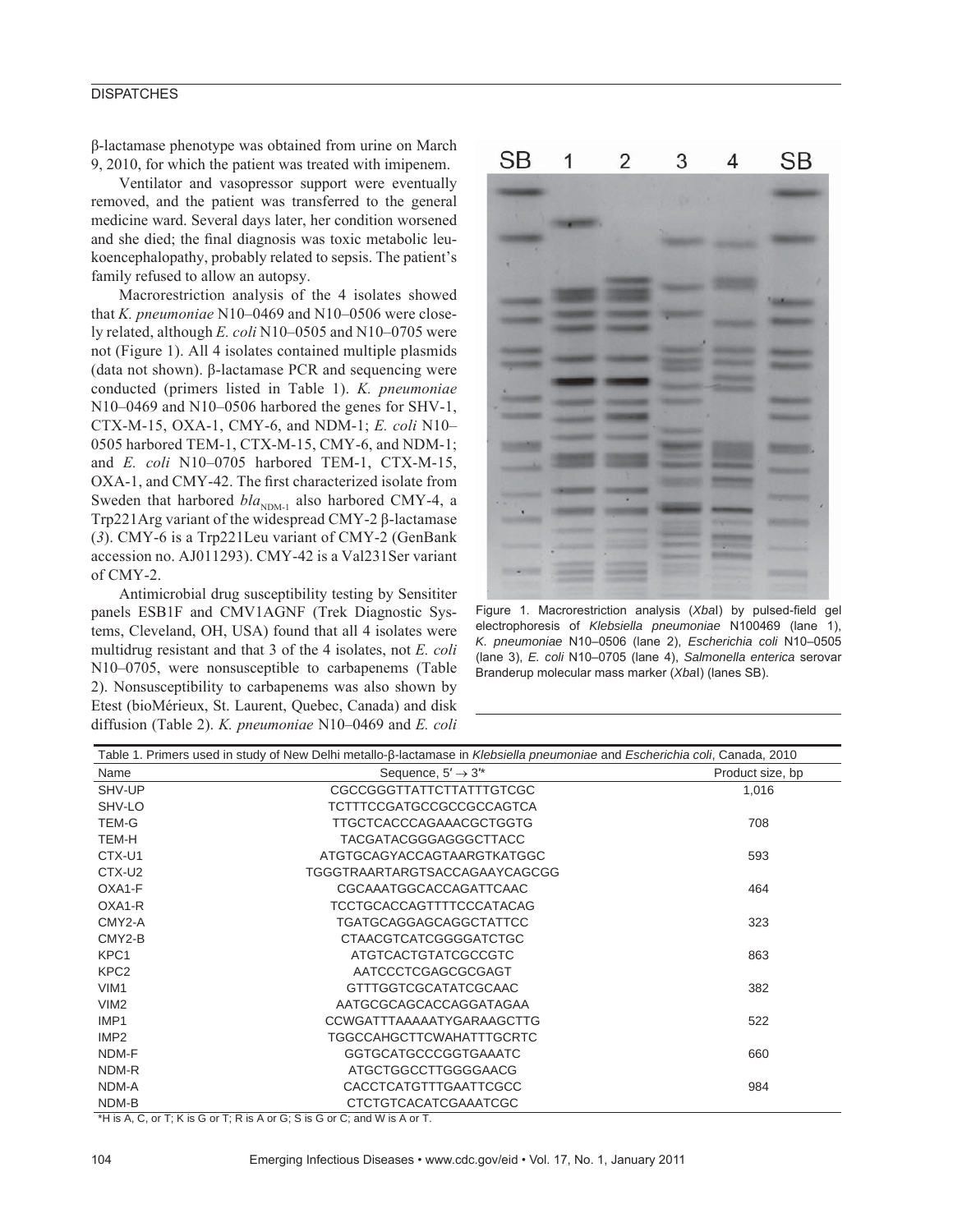|                                                    | K. pneumoniae | E. coli DH10B  |                  | E. coli DH10B  |                |  |
|----------------------------------------------------|---------------|----------------|------------------|----------------|----------------|--|
| Test/antimicrobial agent                           | N10-0469      | (pNDM-Kp10469) | E. coli N10-0505 | (pNDM-Ec10505) | E. coli DH10B  |  |
| Broth microdilution (MIC, µg/mL)                   |               |                |                  |                |                |  |
| Amoxicillin/clavulanic acid                        | >32           | $>32$          | 32               | $>32$          | 4              |  |
| Piercillin/tazobactam                              | >64           | >64            | >64              | >64            | $\leq$ 4       |  |
| Ampicillin                                         | $>16$         | $>16$          | $>16$            | $>16$          | 2              |  |
| Cefazolin                                          | $>16$         | $>16$          | $>16$            | $>16$          | $\leq 8$       |  |
| Cefotaxime                                         | >64           | >64            | >64              | >64            | < 0.25         |  |
| Cefotaxime/clavulanic acid                         | >64           | >64            | >64              | >64            | $\leq 0.12$    |  |
| Ceftazidime                                        | >128          | >128           | >128             | >128           | $\leq 0.25$    |  |
| Ceftazidime/clavulanic acid                        | >128          | >128           | >128             | >128           | 0.25           |  |
| Cefepime                                           | $>16$         | 16             | $>16$            | 16             | $\leq 1$       |  |
| Cefoxitin                                          | >64           | $>64$          | >64              | >64            | 8              |  |
| Imipenem                                           | $>16$         | 4              | 2                | 2              | $≤0.5$         |  |
| Meropenem                                          | >8            | 2              | 8                | $\overline{2}$ | $\leq$ 1       |  |
| Chloramphenicol                                    | 16            | 4              | 32               | $\overline{4}$ | $\leq$ 2       |  |
| Tetracycline                                       | >32           | $\leq 4$       | 32               | $\leq 4$       | $\leq4$        |  |
| Amikacin                                           | >64           | $>64$          | >64              | >64            | $\overline{2}$ |  |
| Gentamicin                                         | $>16$         | $>16$          | $>16$            | $>16$          | $\leq 0.25$    |  |
| Ciprofloxacin                                      | >2            | < 0.015        | >2               | < 0.015        | < 0.015        |  |
| Trimethoprim/sulfamethoxazole                      | >4            | < 0.12         | >4               | < 0.12         | < 0.12         |  |
| Etest (MIC, µg/mL)                                 |               |                |                  |                |                |  |
| Aztreonam                                          | >256          | 4              | >256             | $\overline{4}$ | 0.094          |  |
| Imipenem                                           | $>32$         | 4              | >32              | 4              | 0.19           |  |
| Meropenem                                          | >32           | 8              | 32               | 6              | 0.032          |  |
| Ertapenem                                          | $>32$         | 16             | >32              | 16             | 0.008          |  |
| Colistin                                           | 0.38          | <b>ND</b>      | 0.38             | <b>ND</b>      | <b>ND</b>      |  |
| Polymyxin B                                        | 0.19          | <b>ND</b>      | 0.25             | <b>ND</b>      | <b>ND</b>      |  |
| Tigecycline                                        | 1.5           | <b>ND</b>      | 0.125            | <b>ND</b>      | <b>ND</b>      |  |
| Disk diffusion (zone diameter, mm)                 |               |                |                  |                |                |  |
| Imipenem                                           | 6             | 14             | 11               | 13             | 33             |  |
| Meropenem                                          | 6             | 15             | 10               | 14             | 35             |  |
| Ertapenem                                          | 6             | 13             | 6                | 13             | 35             |  |
| *NDM, New Delhi metallo-β-lactamase; ND, not done. |               |                |                  |                |                |  |

Table 2. Antimicrobial drug susceptibilities of the isolates from study of New Delhi metallo-ß-lactamase in *Klebsiella pneumoniae* and *Escherichia coli*, Canada, 2010\*

N10–0505 were susceptible to colistin, polymixin B, and tigecycline.

Multilocus sequence typing of *K. pneumoniae* N10– 0469 showed that it was sequence type (ST) 16 (*11*). The first characterized strain of *K. pneumoniae* that harbored NDM-1 was ST14, unrelated to ST16 (*3*). Mutilocus sequence typing of *E. coli* N10–0505 showed it to be ST405 (12). The worldwide spread of  $bla_{\text{CTX-M-15}}$  has been partly attributed to 2 epidemic strains, ST131 and ST405 (*13*).

*E. coli* DH10B harboring NDM-1 plasmids was obtained by electrotransformation with whole plasmid DNA with selection on 0.25 μg/mL meropenem. Agarose gel analysis of transformants showed that they carried only a single, large plasmid. PCR and sequencing showed that CMY-6 and NDM-1 were located on an ≈102-kb plasmid (pNDM-Kp10469), originating from *K. pneumoniae* N10–0469, and on an ≈129-kb plasmid (pNDM-Ec10505), originating from *E. coli* N10–0505 (Figure 2). Incompatibility (Inc) group PCR (*14*) and

fingerprinting  $(15)$  showed that both plasmids were related Inc A/C types, indicating possible horizontal transfer in vivo (Figure 2).

Transformant susceptibility to aztreonam is consistent with the inability of class B enzymes to efficiently hydrolyze this drug. Transformants exhibited lower carbapenem MICs than did clinical isolates, likely reflecting total β-lactamase content and additional resistance mechanisms such as porin mutations in the clinical isolates (Table 2). The recent emergence of  $bla_{NDM-1}$  in India has been linked to its spread on the Inc A/C-type, IncF1/FII-type, or unknown plasmid types (*3*). Analysis for class 1 integron cassettes found that both plasmids contained a 0.8-kb cassette that coded for *aac(6′)-Ib*–type aminoglycoside 6′-N-acetyl transferase. PCR for the ISCR1 element associated with some class 1 integrons was negative. Plasmids harboring NDM-1 plasmids were successfully transferred by conjugation from *K. pneumoniae* N10–0469 and *E. coli* N10–0505 to recipient strain *E. coli* RG192 (rifampin resistant).